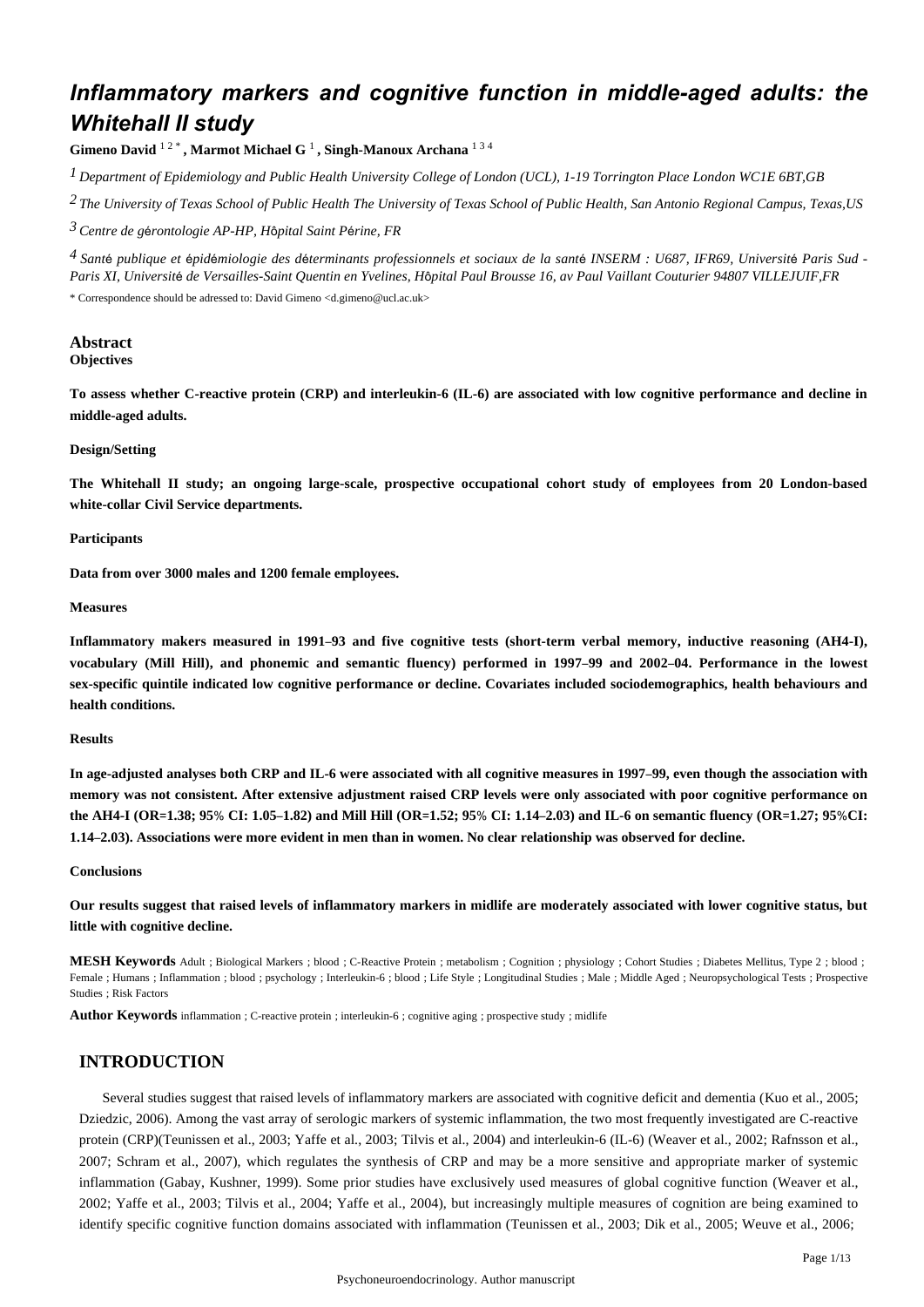Rafnsson et al., 2007; Schram et al., 2007; Alley et al., 2008). Besides a few studies (Dik et al., 2005; Weuve et al., 2006; Alley et al., 2008), many support the idea that inflammatory markers might be useful to detect people at greater risk of cognitive impairment and, if the relationship proves to be causal, to both develop preventive strategies and, as a minimum, intervention therapies to defer the onset of the impairment.

Most of the earlier studies have focused on people 65 years-old or older (Weaver et al., 2002; Yaffe et al., 2003; Tilvis et al., 2004; Yaffe et al., 2004; Dik et al., 2005; Rafnsson et al., 2007; Schram et al., 2007), while one had a very small sample (n=65) of middle-aged adults (mean age 54 years) (Teunissen et al., 2003). Increasingly, risk profiles in middle age are recognized as being important for dementia in later life (Kivipelto et al., 2006). Thus, the 'life-long' view of dementia stresses the importance of risk factors in midlife. Evidence of an association between inflammatory markers and cognition in middle age would support the hypothesis that inflammation is involved in the pathogenesis of preclinical cognitive deficit and decline. This study aims to assess whether serum concentrations of CRP and IL-6 are associated with low cognitive performance and decline in middle-aged adults using multiple measures of cognitive function. To achieve this, we used data from the Whitehall II study, an ongoing large-scale prospective occupational cohort study of employees with the potential of adjusting for many possible risk confounders.

### **METHODS**

### **Design/setting and participants**

The Whitehall II study recruited 6895 men and 3413 women at Phase 1 (1985–88), response rate 73%. True response rate is likely to be higher since around 4% of the invited were ineligible. Participants were all office staff, aged 35 to 55 at study inception, from 20 London based Civil Service departments. Since Phase 1 there have been seven further data collection phases. Even phases are questionnaire only, while odd phases include a clinical examination (Marmot, Brunner, 2005). Informed consent was obtained from all participants. The University College London Medical School Committee on the Ethics of Human Research approved the protocol.

We used data from the third (1991-93), fifth (1997-99) and seventh (2002-04) phases of the Whitehall II study. Inflammatory makers were measured at Phase 3 while cognitive testing was performed at phases 5 and 7. Mean follow-up from Phase 3 to Phase 5 was 6.4 years (range 4.1 to 8.8) and to Phase 7 was 11.8 years (range 9.6 to 13.8). This study included participants with available measures of inflammatory markers at Phase 3 who completed at least one of the five tests of cognitive function either at Phase 5 or at both Phases 5 and 7 (see Figure 1). Participants were excluded if at Phase 3: 1) reported an 'ever' doctor diagnosis of stroke; 2) reported having a recent cold/flu or had high CRP values (i.e.,  $>10 \text{ mg/L}$ ) and, 3) had missing covariate data. Participants reporting stroke were excluded because cognitive impairment is frequent after stroke (Tatemichi et al., 1994). Stroke participants had higher levels of CRP (1.26 mg/L vs. 1.11) mg/L, p=0.28) and IL-6 (1.98 pg/mL vs. 1.58 pg/mL, p=0.008) and, overall, they were also more likely to be in the lowest cognitive performance group in all cognitive tests, but numbers were too small to conduct detailed analysis. Those reporting a recent cold/flu were excluded since under those circumstances, concentrations of inflammatory markers are likely to be elevated due to infection not reflecting people's usual levels of inflammation. In our data, concentrations of inflammatory markers among those reporting a flu were higher (1.25 mg/L vs. 0.84 mg/L for CRP, and 1.70 pg/mL vs. 1.49 pg/mL for IL-6; both p<0.00001). Finally, those with high CRP values (i.e., >10 mg/L), indicating acute inflammation and immune activation due to current illness, were also excluded since these are likely to reflect short-term responses not representative of the individual's current circulating concentrations of low-grade chronic inflammatory markers ( Myers et al., 2004). On the whole, excluded participants had higher concentrations of inflammatory markers and were more likely to be in the lowest cognitive performance group in all tests.

Thus, the number of participants for whom data on inflammatory markers at Phase 3 and cognitive tests, either at Phase 5, or at both Phases 5 and 7, were available for analysis varied by inflammatory marker, sex, type of cognitive measure and phase of measurement as follows: CRP in men  $(3029-3047)$  and in women  $(1205-1220)$  and IL-6 in men  $(3018-3036)$  and women  $(1247-1255)$  who completed any of the five cognitive function measures at Phase 5; CRP in men  $(2649-2664)$  and in women  $(1014-1028)$  and IL-6 in men  $(2636-2654)$ and women (1044–1059) who completed any of the five cognitive function measures at both Phases 5 and 7 (see Tables 2 to 4 for detailed samples).

#### **Inflammatory markers**

Fasting serum was collected between 8AM and 1PM in Phase 3 and stored at -70 °C until analysis in Phase 7. CRP was measured using a high-sensitivity immunonephelometric assay in a BN ProSpec nephelometer (Dade Behring, Milton Keynes, UK). IL-6 was measured using a high-sensitivity ELISA assay (R & D Systems, Oxford, UK). Values below the detection limit (0.154 mg/L for CRP and 0.08 pg/mL for IL-6) were assigned a value equal to half the detection limit. To measure short-term biological variation and laboratory error, a repeated sample was taken from a subset of 150 participants for CRP and 241 for IL-6 (average elapsed time between samples was 32 [SD=10.5] days). Intra- and inter-assay coefficients of variation were 4.7% for CRP and 7.5% for IL-6. Test-retest reliability between samples was assessed with Pearson's r correlation:  $r = 0.77$  and  $r = 0.61$  for IL-6.

#### **Tests of cognitive function**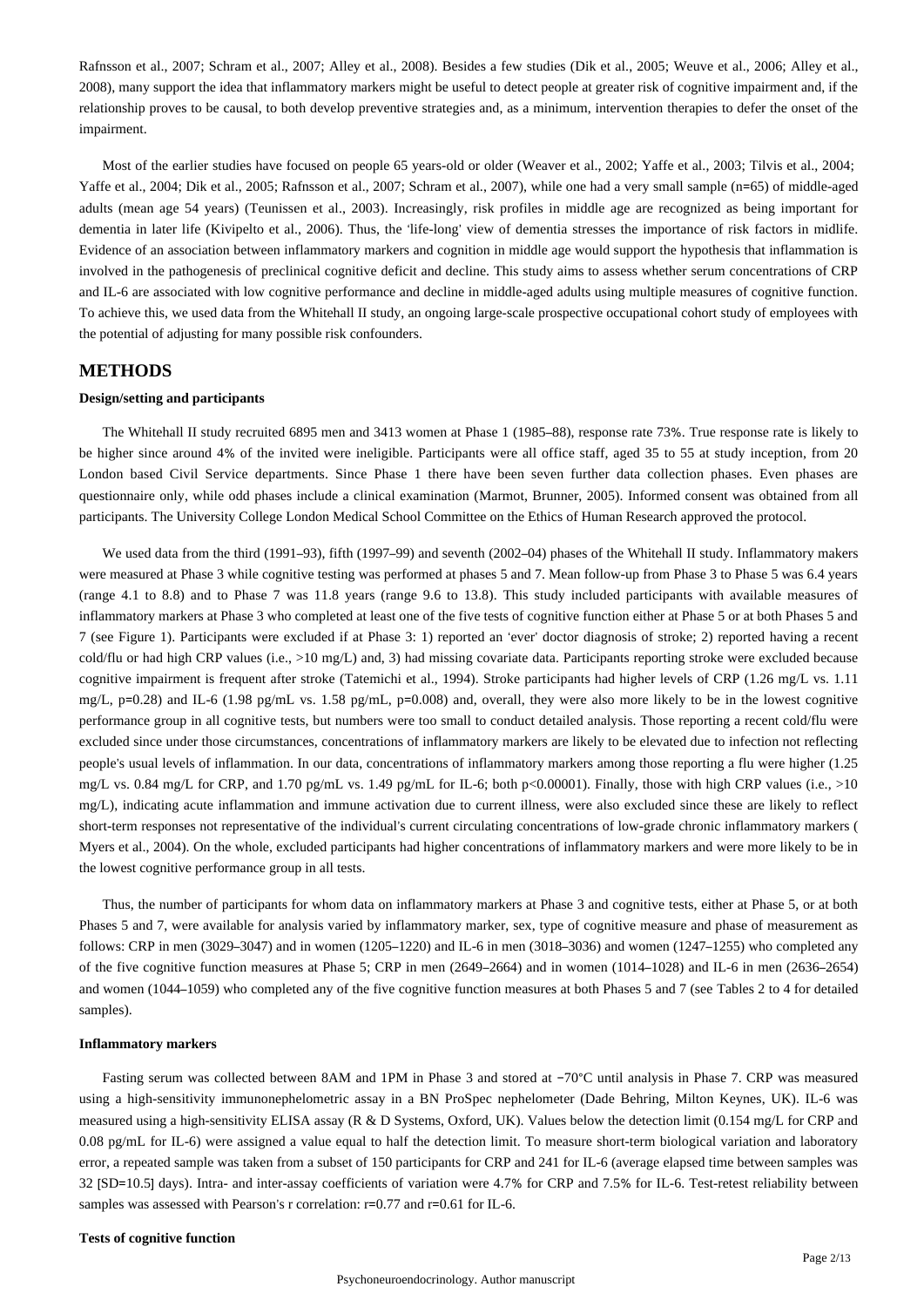Five standard tasks were chosen to comprehensively evaluate cognitive functioning in middle-aged adults. The first was a test of **short-term verbal memory** where participants were presented a list of 20 one- or two-syllable words, randomly selected from a list of common English words (Marzano et al., 2005), at 2-second intervals and asked to write down immediately afterwards as many words as they could remember in any order that they wished (i.e., immediate free recall, a standard procedure for testing short-term memory) (Lezak et al., 2004). The Alice Heim 4-I (AH4-I) is composed of a series of 65 verbal and mathematical reasoning items of increasing difficulty ( Heim, 1970). This test of inductive reasoning is a test of fluid general mental abilities measuring the ability to identify patterns and infer principles and rules. Participants had 10 minutes to complete this section. The Mill Hill vocabulary test measures crystallized verbal intelligence, assesses knowledge of verbal meaning and encompasses the ability to recognize and comprehend words (Raven, 1965). The test was used in its multiple format, a list of 33 stimulus words ordered by increasing difficulty and six response choices. Finally, two measures of verbal fluency were used: phonemic fluency was assessed via "s" words and semantic fluency via "animal" words (Borkowski et al., 1967). Subjects were asked to recall in writing as many words beginning with "s" and as many animal names as they could. One minute was allowed for each test.

High scores on all tests denote better performance and the tests chosen are appropriate for this age-group and allow discrimination between good and poor performance. Global cognitive tests like the Mini Mental State Examination (Folstein et al., 1975) are widely used in older age groups but have problems with ceiling effects in middle aged populations. The interval between Phases 5 and 7 (mean 5.4 years; range 3.2 to 7.2) was not equal for everybody, so we computed an estimated 5-year change score derived from the available data on the observed change, as in previous analysis with these data (Sabia et al., 2008). Given that there are no universally agreed criteria for judging poor cognitive performance in order to assign it clinical significance, distributional cut-points appear a useful option (Anstey et al., 2001; Weaver et al., 2002). Some researchers have used tertiles (Weaver et al., 2002), but the use of tertiles would have resulted in one-third of our high functioning cohort to be classified as having a "poor" performance. In line with some other researchers (Anstey et al., 2001) we used performance or decline in the worst "quintile" to identify poor cognitive status. Thus, the worst quintile identifies the lowest cognitive performance and the largest, and perhaps most functionally important, decline and is compared with those showing either no change or improvements. Considering that sex differences in cognitive performance are often reported, we used sex-specific cut points ( Thilers et al., 2007). The worst quintile of change corresponded to losses of 2 words (out of 20) for memory, 6 points (out of 65) on the AH4-I, 2 words (out of 33) on the Mill Hill and 3 words (out of 35) on the fluency tests.

#### **Covariates**

Common correlates of inflammation and/or cognitive function were included as covariates in the analysis and were obtained from phase 3 unless otherwise stated (Albert et al., 1995; Woodward et al., 1999; Woodward et al., 2003). Sociodemographic data included age, sex, marital status (i.e., married/cohabiting, single, divorced or widowed) and adult socioeconomic position (SEP) based on participant s' last known Civil Service employment grade, categorized as high (administrators), intermediate (executives, professionals and technical staff) and low (clerical and office support staff) (Marmot, Brunner, 2005).

Health-related behaviors included smoking (never, former and current smokers); alcohol consumption (in number of units of alcohol based on questions on the number of alcoholic drinks - "measures" of spirits, "glasses" of wine, and "pints" of beer - consumed in the last week); leisure-time physical activity (vigorous/moderate or none/mild based on energy utilization) (Kumari et al., 2004); and, frequency of food and vegetable consumption (i.e., from less seldom/less than a month to at least once each day).

Health conditions included Type-2 diabetes based on self-reports and glucose tolerance tests. Only participants not known to be diabetic were invited to fast in order to take the glucose tolerance test (Kumari et al., 2004); minor psychiatric disorders (GHQ caseness, score ≥4, on the 30-item General Health Questionnaire [GHQ]) (Goldberg, 1972); and prevalent coronary heart disease (CHD) up to and including Phase 3 assessed based on all available data (from questionnaires, study ECGs, hospital acute ECGs, cardiac enzymes, and clinical records) as previously reported (Kuper, Marmot, 2003). Blood pressure (in mmHg) was the average of two measures taken in the sitting position after five minutes rest with an automated devise. We used continuous measures of blood pressure rather than cut-offs to indicate hypertension as our prior work suggests adverse effects of elevated blood pressure not to be restricted to the hypertension category (Singh-Manoux, Marmot, 2005). Finally, we also used the total to high density lipoprotein (Total:HDL) cholesterol ratio as a covariate. Lipids were extracted from serum refrigerated at -4 °C and assayed within 72 hours using enzymatic colorimetric methods. We chose to use Total:HDL cholesterol ratio rather than other cholesterol measure since it has been shown to be a powerful predictor of CHD risk ( National Heart Lung and Blood Institute (US), 2002).

#### **Statistical analysis**

Given the skewed distributions of CRP and IL-6, the association between inflammation and cognitive function were examined using sex-specific inflammation tertiles. Sample characteristics, as a function of tertiles of the inflammatory markers, are described by their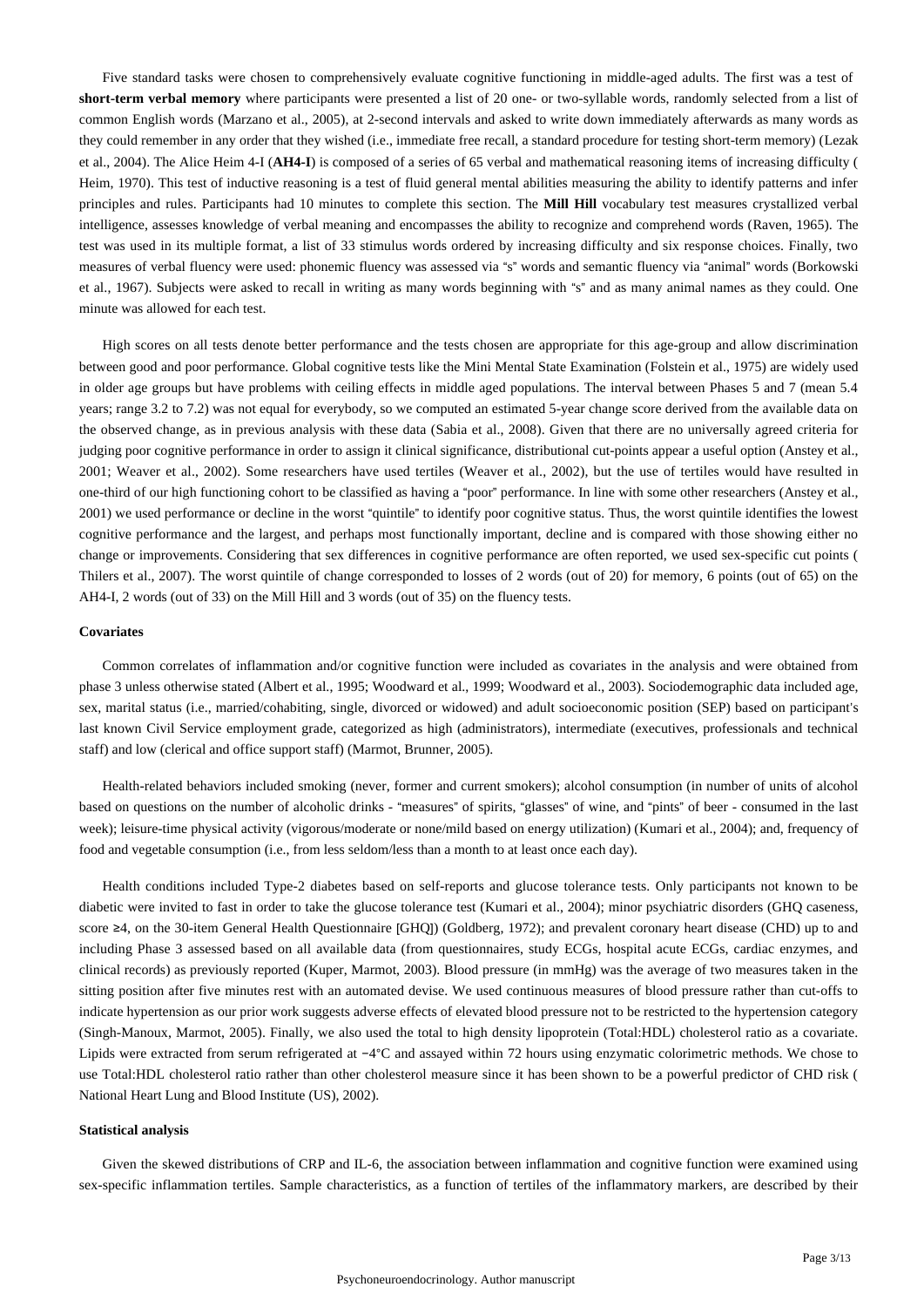percentage or mean and standard deviation as appropriate. The distribution of units of alcohol consumed was skewed, with 20% of participants reporting having consumed zero units. After substituting all zeros by 0.1 (Elston et al., 1996) the variable was transformed by natural logarithm and the geometric mean and standard deviation were used.

In preliminary analysis we used multiple analysis of covariance (MANCOVA), an extension of the analysis of covariance method for cases where there is more than one dependent variable, in order to examine two questions. One, to explore whether there was an overall relationship between inflammatory markers (in tertiles) and the five measures of cognition (continuous measures) after taking into account the interrelation between the cognitive measures. MANCOVA results inform whether there is an overall statistically significant effect of inflammation on cognitive function. If so, further analyses are needed to identify the specific measures of cognitive function that are associated with inflammatory markers. Two, to examine whether the association between inflammation and cognition was similar in men and women. MANCOVA analyses showed, one, an overall effect (p<0.0001) of both CRP and IL6 on the cognitive measures both at Phases 5 and 7; two, an indication of an interaction with sex for CRP (p=0.064 at Phase 5 and p=0.063 at Phase 7) and IL6 (p=0.0002 at Phase 5 and p<0.0001 at Phase 7). Thus, subsequent testing was conducted separately for each inflammatory marker, for each measure of cognitive function and for men and women. Testing of the relationship between inflammatory markers and low cognitive performance (based on scores at Phase 5) and decline (for change between phases 5 and 7) was carried out using logistic regression with both low cognitive performance and decline identified as performance in the worst quintile. The lowest tertile of CRP and IL-6 was the reference category and the odds ratio (OR) and 95% confidence intervals (95% CI) were calculated to estimate the risk of low cognitive performance and decline in the other tertiles. Following others (Glymour et al., 2005) baseline-unadjusted results for cognitive change are presented. Logistic regression models were computed separately for each inflammatory marker, for each measure of cognitive function and for men and women.

### **RESULTS**

Table 1 presents the characteristics of the participants. A similar association with covariates was observed among participants who completed cognitive function measures at Phase 7 or at both Phases 5 and 7 (data not shown). Overall, sample characteristics were graded as a function of tertiles of inflammation. However, neither CRP nor IL-6 were associated with married/cohabiting status, alcohol consumption (in men alone), GHQ caseness, and diabetes (in women alone). Fruit and vegetables consumption was not related to CRP in men and smoking was not related to IL-6 in women. Both sexes had similar average age and diabetes prevalence. The following were more prevalent among women: low SEP, none or only mild leisure-time physical activity, frequent fruit and vegetable consumption, CHD and GHQ caseness. Women were less frequently married/cohabiting and current smokers, drank less alcohol, and had a lower Total:HDL cholesterol ratio and blood pressure.

Results of the association of CRP with each of the five cognitive function tests in men are presented in Table 2. In the highest tertile of CRP, age-adjusted analyses showed increased likelihood of low cognitive performance at Phase 5 for all five measures. The test for linear trend across the CRP categories was robust for all five measures at Phase 5. In fully-adjusted models, an association remained with the AH4-I (OR=1.38; 95% CI: 1.05–1.82) and the Mill Hill (OR=1.52; 95% CI: 1.14–2.03). The longitudinal analysis showed an association of the highest CRP tertile with decline in the Mill Hill in both age- and fully-adjusted analysis (OR= $1.36$ ;  $95\%$ CI:  $1.05-1.76$ ). In women ( Table 3), associations with AH4-I, Mill Hill, phonemic fluency and, marginally, memory were observed in the age-adjusted analyses, but not in the fully adjusted models. In women, the age-adjusted association of high CRP with decline in the Mill Hill persisted in the fully-adjusted analysis (OR= $1.56$ ; 95% CI:  $1.04 - 2.32$ ).

Corresponding associations for IL-6 among men (Table 4) in age-adjusted analyses showed that higher levels of IL-6 were associated with low cognitive performance in the five cognitive tests at Phase 5. Linear trend tests showed the same pattern. In fully-adjusted analyses, high IL-6 was associated with lower semantic fluency ( $OR=1.27$ ; 95%CI: 1.14–2.03) and, even though marginally, with decline in the Mill Hill test  $(OR=1.26; 95\% \text{ CI}; 0.99-1.61)$ . In women (Table 5), the age-adjusted analyses showed that, compared to the lowest tertile, there was a greater likelihood of lower cognitive performance for all tests at Phase 5, except for the memory test. In fully-adjusted analyses, medium levels of IL-6 remained associated with Mill Hill (OR=1.93; 95% CI: 1.22–3.07) and phonemic fluency (OR=1.51; 95%) CI: 1.01-2.26). The results for decline between phases showed no robust association of IL-6 in women.

### **DISCUSSION**

The present study demonstrates associations between higher systemic inflammation, indicated by both CRP and IL-6 levels, and specific cognitive function domains in a large prospective cohort of middle-aged (age 49 on average) women and men over a 6 year follow-up period. In general, the associations were more evident in men than in women. Overall, our results provide moderate evidence of an association between raised levels of inflammatory markers in midlife and lower cognitive status, but little evidence of an association with cognitive decline in this age-group.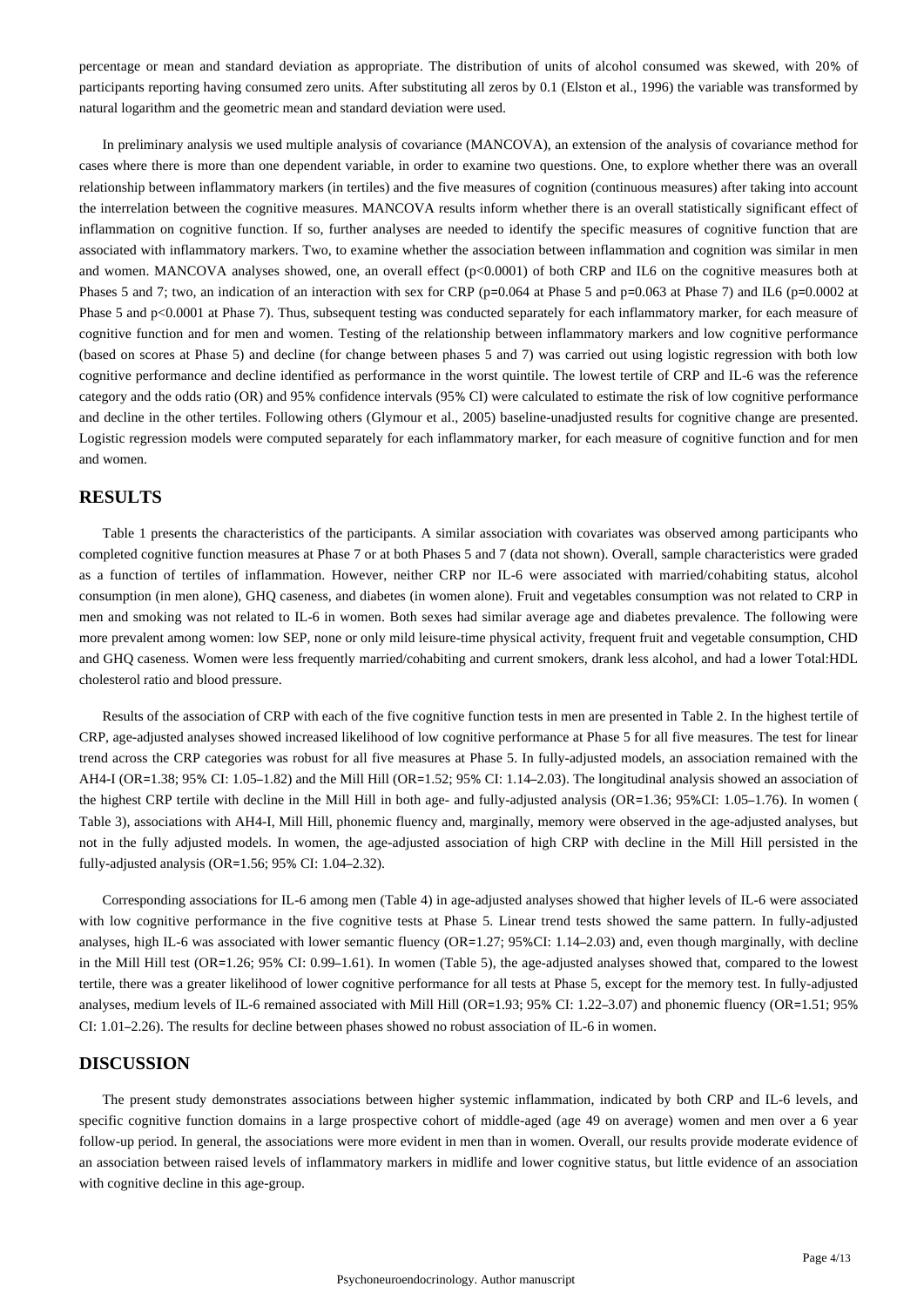We found prospective associations of CRP with inductive reasoning (i.e., AH4-I test) and vocabulary (i.e., Mill Hill test), of IL-6 with fluency, and no association with short-term memory. The differential impact on specific domains is plausible since different cognitive functions activate different brain locations (e.g., inductive reasoning activates the prefrontal cortex (Goel, Dolan, 2004), tasks of verbal fluency involve the frontal (Alvarez, Emory, 2006) and the temporal lobe (Ostberg et al., 2007), and verbal ability is known to activate the left frontal lobe) which inflammation may affect. However, although likely, it is not entirely proven that inflammatory process in the brain and in the circulatory system are linked (Eikelenboom et al., 1992). Inflammation may also influence cognitive outcomes either directly through effects on the neurodegenerative process or indirectly via vascular factors (Dziedzic, 2006). Some evidence suggests that vascular disease does not always affect memory (Phillips, Mate-Kole, 1997; Bowler, 2000) and if inflammation works primarily via vascular pathways then the lack of association with short-term memory is understandable. Unfortunately, data to elucidate the potential pathways through which inflammation may differentially affect separate brain locations was unavailable in our study.

There was evidence of an association between high levels of inflammatory markers and decline in the Mill Hill test (except for IL-6 in women) between 6 and 12 years after the assessment of the inflammatory markers, but little evidence of associations with decline in other tests. Perhaps the short time interval between the two assessments has affected our ability to observe associations. The results for the Mill Hill test are somewhat puzzling. The Mill Hill test measures accumulated information and vocabulary generally thought not to be subject to age-related decline or change in non-demented population (Rabbitt et al., 2003), but it may be affected by ageing more than initially suspected (Stuart-Hamilton, 2006). Recent evidence (Krabbe et al., 2007) supports the hypothesis that inflammation (especially cytokine-related) is a risk factor in age-related neurodegeneration. However, it also shows that the effects of inflammatory markers are very complex, differentially affecting diverse aspects of cognitive function, including verbal crystallized intelligence such as the one measured by the Mill Hill test, and having differing impacts at different stages of neurodegeneration. Further research is needed to confirm and fully understand our findings.

Prior evidence is mixed since some earlier research examining the association between inflammation and specific cognitive function domains found CRP related to low performance in word learning tasks (Teunissen et al., 2003), and IL-6 related to declines in non-verbal reasoning and information processing speed (Rafnsson et al., 2007), orientation (Alley et al., 2008), and memory (Schram et al., 2007; Alley et al., 2008); whereas some research did not find associations with specific domains (Dik et al., 2005; Weuve et al., 2006; Alley et al., 2008). All prior large studies have been conducted in older samples (i.e., aged 60 or older) than ours (Dik et al., 2005; Weuve et al., 2006; Rafnsson et al., 2007; Schram et al., 2007; Alley et al., 2008). The disparity of results may be due to methodological differences (e.g., the use of different test to assess the diverse aspects of cognitive function and a varied covariate adjustment strategy), which makes it difficult to compare study findings. Further research will need to corroborate our findings and confirm whether or not inflammation is independently involved in the pathogenesis of cognitive deficit as some of our results suggest.

Our study must be interpreted considering the following methodological issues. The associations between inflammation and cognitive function were prospectively examined in a large and well-characterized British occupational middle-aged cohort. Participants were mainly white women and men working in white-collar occupations, thus results may have limited applicability. Nonetheless, given the increase of the percentage of workers in affluent societies employed in white-collar jobs (Office for National Statistics), our sample is largely representative, although observed associations are likely to be smaller than in the overall population due to the healthy worker effect (Li, Sung, 1999). Withdrawal from the cohort and mortality may have masked the impact of inflammatory markers on cognitive decline, especially since both higher concentrations levels of inflammatory markers and higher rates of cognitive function decline predict mortality (Tilvis et al., 2004; Schupf et al., 2005).

Of the 10,308 original participants of the Whitehall II study, 80.0% of the men and 68.4% of the women had inflammation measures at Phase 3 and, of those, 73.9% and 68.2% had completed at least one of the five cognitive tests at Phase 5. From this eligible study sample, 78.8% and 79.8% were respectively included in the final analytic sample after excluding some of these participants based on previous known stroke, a recent cold or flu, high CRP values or having incomplete covariate data. Thus, depending on the analyses, 40% to 55% of the initial sample was excluded. This may have biased our results towards an underestimation of the association between inflammation and cognitive performance, since excluded participants had higher levels of CRP and IL-6 and lower cognitive performance scores than participants with full data. Future research should confirm the generalizability of our findings.

The exclusion of participants due to recent or current infection deserves further comment. Nearly 20% of the sample was excluded due to infection. This exclusion was based on current CDC/AHA guidelines (Myers et al., 2004), which indicate that acute inflammation and immune activation due to current illness reflects short-term responses not representative of the individual's current circulating concentrations of low-grade chronic inflammation. As a result, inclusion of those participants in our analyses would have mixed participants having low-grade chronic inflammation with those participants having temporally elevated concentrations of inflammatory makers. The best option would have been to repeat the measurement of inflammatory markers after infection, but unfortunately this was not possible at the time the data was collected. As previously mentioned, the inclusion of those participants would have most likely inflated the reported associations. There is also evidence that long-term factors such as obesity and socioeconomic status may play a role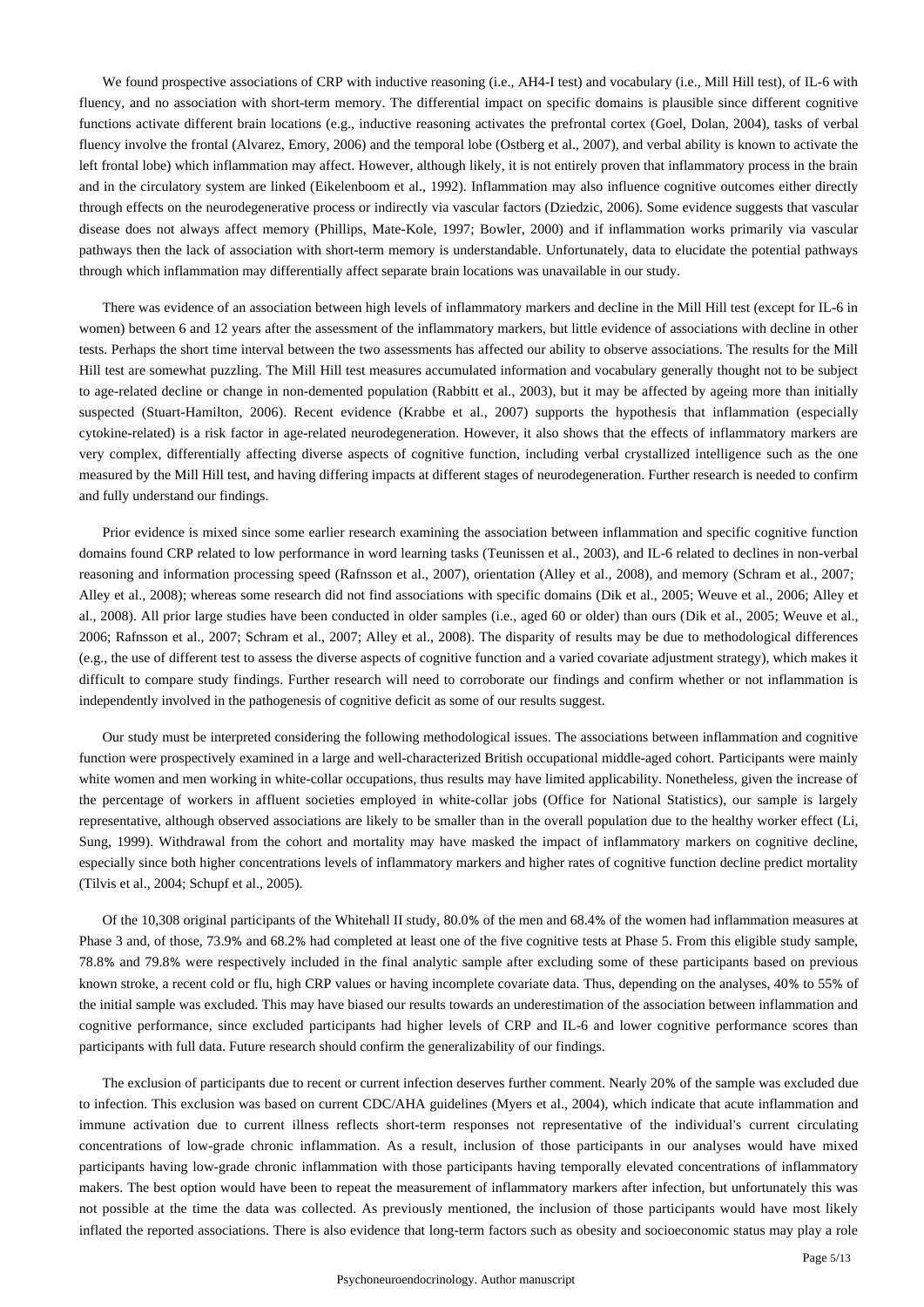in the modulation of the immune system via persistent infections (Dowd et al., 2008). However, relatively little is known about the potential effects of inflammation in this fairly common group (i.e., participants with infection), and further research will be needed to address this matter.

Inflammation was assessed only once, which may be an inaccurate marker of ongoing exposure over time. It is widely established that protein levels may be reduced during storage as a result of proteolysis and aggregation, although much less in known about what specifically happens to CRP or IL-6. Thus, levels of CRP and IL-6 values analyzed from stored samples may have been inaccurate and erroneously low, which may have resulted in underestimation of the associations with cognitive function. However, that would have mostly mattered if the level of deterioration of the samples differed by level of cognitive performance. Nevertheless, although the long-term stability of CRP and IL-6 is unknown, CRP frozen at -20°C has been shown to remain remarkably stable over a 5-year storage period (Juonala et al., 2006) and serum levels of both CRP and IL-6 have reported to be fairly reliable over extended periods in time (Rao et al., 1994; Macy et al., 1997; Ockene et al., 2001; Gimeno et al., 2007).

Analyses of change with only two points in time are affected by regression towards the mean, floor effects set by the detection limits and ceiling effects. Our cognitive data are appropriate as there are few floor and ceiling effects with the tests chosen. However, our analysis is prone to the common problems when analysing change using only two waves of data. Adjusting for baseline levels of the outcome when modelling change is usually done to control for these biases, but recent research criticizes this approach as it does not satisfactorily control for these biases and it is likely to overestimate the associations (Glymour et al., 2005). Collecting data more than twice will help to overcome these problems as well as allow estimation the shape of the change over time through multiple occasions of measurement (Sacker et al., 2005).

Finally, CRP and IL-6 predict future symptoms of depression (Gimeno et al., 2008) and depression is associated with cognitive impairment (Thomas, O'Brien, 2008). In order to control for the potential confounding effect of depression we included in our analyses the GHQ30 (Goldberg, 1972). Although not specifically a measure of clinically diagnosed depression, nor of its chronicity, the GHQ30 assesses symptoms of anxiety, insomnia, social dysfunction and depression, and therefore can be considered a global indicator of psychological distress. Since the final fully-adjusted models included this measure, as well as an extensive list of sociodemographics, health behaviours and health conditions, it is unlikely that our models were biased due to incomplete adjustments. All these covariates have been shown to be associated with cognitive function in our work.

In summary, our prospective analyses suggest that systemic low-grade inflammation in midlife is moderately associated with low cognitive performance status in specific cognitive domains, but we found little evidence of an association with cognitive decline. Given these findings, and that causality cannot be firmly established from our study, it may be premature to heavily promote the development of intervention therapies to defer the onset of the impairment already in midlife. Nevertheless, it appears important to continue the study of the association of inflammation with low cognitive performance and decline in middle- and early old age in order to understand normative and pathological cognitive ageing.

### **Ackowledgements:**

### **FUNDING**

AS-M is supported by a "European Young Investigator Award" from the European Science Foundation. MGM is supported by an MRC research professorship. DG is supported by the National Institute on Aging (AG13196), US NIH. The Whitehall II study was supported by grants from the Medical Research Council; Economic and Social Research Council; British Heart Foundation; Health and Safety Executive; Department of Health; National Heart Lung and Blood Institute (HL36310), US NIH; National Institute on Aging (AG13196), US NIH; Agency for Health Care Policy Research (HS06516); and the John D & Catherine T MacArthur Foundation Research Network on Successful Midlife Development and Socioeconomic Status and Health. The funders had no further role in study design; in the collection, analysis and interpretation of data; in the writing of the report; and in the decision to submit the paper for publication.

The authors thank all participating civil service departments and their welfare, personnel, and establishment officers; the Occupational Health and Safety Agency; the Council of Civil Service Unions; all participating civil servants in the Whitehall II study; and all members of the Whitehall II study team. Inflammatory markers were analyzed in the laboratory of Professor Lowe and Dr Rumley, Division of Cardiovascular and Medical Sciences, University of Glasgow, Royal Infirmary, Glasgow, Scotland, UK. Dr Gimeno would like to thank Dr Á dám G. Tabák from the Whitehall II study for his clinical advice, and Dr. Dritana Marko from the Institute of Health Policy at the University of Texas School of Public Health in Houston, Texas, USA for her help in editing the revised version of the manuscript.

### **Footnotes:**

### **CONTRIBUTORS**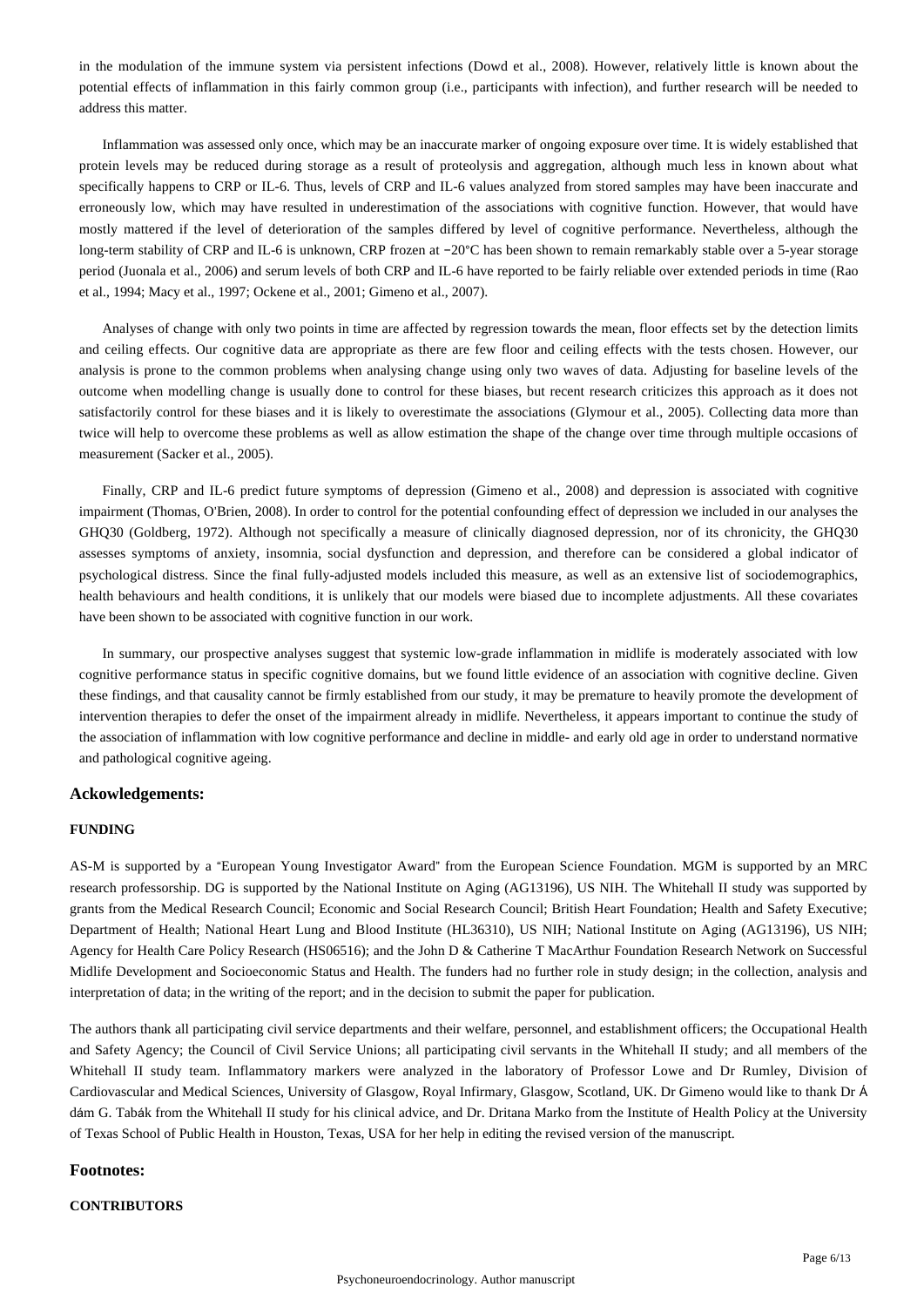Dr Gimeno and Dr Singh-Manoux conceptualized the original idea. Dr Gimeno prepared the first draft and did all the analyses. All the authors contributed to manuscript revision. Dr Gimeno is the guarantor. Professor Marmot directs the Whitehall II study. All authors meet the criteria for authorship stated in the Uniform Requirements for Manuscripts Submitted to Biomedical Journals.

### **COMPETING INTERESTS**

None of the authors has any competing interest to declare.

#### **References:**

- Albert MS, Jones K, Savage CR, Berkman L, Seeman T, Blazer D, Rowe JW 1995; Predictors of cognitive change in older persons: MacArthur studies of successful aging . Psychol Aging. 10: 578- 589
- Alley DE , Crimmins EM , Karlamangla A , Hu P , Seeman TE 2008; Inflammation and rate of cognitive change in high-functioning older adults. J Gerontol A Biol Sci Med Sci. 63: 50- 55
- Alvarez JA , Emory E 2006; Executive function and the frontal lobes: a meta-analytic review. Neuropsychol Rev. 16: 17- 42
- Anstey KJ , Luszcz MA , Giles LC , Andrews GR 2001; Demographic, health, cognitive, and sensory variables as predictors of mortality in very old adults. Psychol Aging. 16: 3- 11
- Borkowski JG , Benton AL , Spreen O 1967; Word fluency and brain damage. Neuropsychologica. 5: 135- 140
- Bowler JV 2000; Criteria for vascular dementia: replacing dogma with data. Arch Neurol. 57: 170- 171
- Dik MG , Jonker C , Hack CE , Smit JH , Comijs HC , Eikelenboom P 2005; Serum inflammatory proteins and cognitive decline in older persons. Neurology. 64: 1371- 1377
- Dowd JB , Haan MN , Blythe L , Moore K , Aiello AE 2008; Socioeconomic gradients in immune response to latent infection. Am J Epidemiol. 167: 112- 120
- Dziedzic T 2006; Systemic inflammatory markers and risk of dementia. Am J Alzheimers Dis Other Demen. 21: 258- 262
- Eikelenboom P , Hack CE , Kamphorst W , Rozemuller JM 1992; Distribution pattern and functional state of complement proteins and alpha 1-antichymotrypsin in cerebral beta/A4 deposits in Alzheimer's disease. Res Immunol. 143: 617- 620
- Elston DA , Illius AW , Gordon IJ 1996; Assessment of preference among a range of options using log ratio analysis. Ecology. 77: 2538- 2548
- Folstein MF, Folstein SE, McHugh PR 1975; "Mini-mental state". A practical method for grading the cognitive state of patients for the clinician. J Psychiatr Res. 12: 189- 198 Gabay C , Kushner I 1999; Acute-phase proteins and other systemic responses to inflammation. N Engl J Med. 340: 448- 454
- Gimeno D , Brunner EJ , Lowe GDO , Rumley A , Marmot MG , Ferrie JE 2007; Adult socioeconomic position, C-reactive protein and interleukin-6 in the Whitehall II prospective study. Eur J Epidemiol. 22: 675- 683
- Gimeno D , Kivimaki M , Brunner EJ , Elovainio M , De Vogli R , Steptoe A , Kumari M , Lowe GD , Rumley A , Marmot MG , Ferrie JE 2008; Associations of C-reactive protein and interleukin-6 with cognitive symptoms of depression: 12-year follow-up of the Whitehall II study. Psychol Med. 10.1017/S0033291708003723
- Glymour MM , Weuve J , Berkman LF , Kawachi I , Robins JM 2005; When is baseline adjustment useful in analyses of change? An example with education and cognitive change. Am J Epidemiol. 162: 267- 278
- Goel V , Dolan RJ 2004; Differential involvement of left prefrontal cortex in inductive and deductive reasoning. Cognition. 93: B109- 121
- Goldberg D 1972; The Detection of Psychiatric Illness by Questionnaire. Maudsley Monograph No. 21. Oxford University Press; London
- Heim AW 1970; AH 4 group test of general Intelligence. NFER-Nelson Publishing Company Ltd; Windsor, UK.
- Juonala M , Viikari JS , Ronnemaa T , Taittonen L , Marniemi J , Raitakari OT 2006; Childhood C-reactive protein in predicting CRP and carotid intima-media thickness in adulthood: the Cardiovascular Risk in Young Finns Study. Arterioscler Thromb Vasc Biol. 26: 1883- 1888
- Kivipelto M , Ngandu T , Laatikainen T , Winblad B , Soininen H , Tuomilehto J 2006; Risk score for the prediction of dementia risk in 20 years among middle aged people: a longitudinal, population-based study. Lancet Neurol. 5: 735- 741
- Krabbe KS , Mortensen EL , Avlund K , Pilegaard H , Christiansen L , Pedersen AN , Schroll M , Jorgensen T , Pedersen BK , Bruunsgaard H 2007; Genetic priming of a proinflammatory profile predicts low IQ in octogenarians. Neurobiol Aging.
- Kumari M , Head J , Marmot M 2004; Prospective study of social and other risk factors for incidence of type 2 diabetes in the Whitehall II study. Arch Intern Med. 164: 1873- 1880
- Kuo HK , Yen CJ , Chang CH , Kuo CK , Chen JH , Sorond F 2005; Relation of C-reactive protein to stroke, cognitive disorders, and depression in the general population: systematic review and meta-analysis. Lancet Neurol. 4: 371- 380
- Kuper H , Marmot M 2003; Job strain, job demands, decision latitude, and risk of coronary heart disease within the Whitehall II study. J Epidemiol Community Health. 57: 147- 153
- Lezak MD , Howieson DB , Loring DW , Hannay JH , Fischer JS 2004; Neuropsychological assessment. 4 Oxford University Press; New York 429- 498
- Li CY , Sung FC 1999; A review of the healthy worker effect in occupational epidemiology. Occup Med (Lond). 49: 225- 229
- Macy EM , Hayes TE , Tracy RP 1997; Variability in the measurement of C-reactive protein in healthy subjects: implications for reference intervals and epidemiological applications. Clin Chem. 43: 52- 58
- Marmot M , Brunner E 2005; Cohort Profile: the Whitehall II study. Int J Epidemiol. 34: 251- 256
- Marzano RJ , Kendall JS , Paynter DE Editor: Paynter DE , Bodrova E , Doty JK 2005; Appendix: A List of Essential Words by Grade Level. For the love of words: Vocabulary instruction that works, grades K-6. 127- 202 San Francisco Jossey-Bass;
- Myers GL , Rifai N , Tracy RP , Roberts WL , Alexander RW , Biasucci LM , Catravas JD , Cole TG , Cooper GR , Khan BV , Kimberly MM , Stein EA , Taubert KA , Warnick GR , Waymack PP 2004; CDC/AHA Workshop on Markers of Inflammation and Cardiovascular Disease: Application to Clinical and Public Health Practice: report from the laboratory science discussion group. Circulation. 110: e545- 549
- $\bullet$  National Heart Lung and Blood Institute (US) 2002; Third Report of the National Cholesterol Education Program (NCEP). Expert Panel on Detection, Evaluation, and Treatment of High Blood Cholesterol in Adults (Adult Treatment Panel III). Final Report. NIH Publication No. 02-5215. Accessed June 02, 2008
- Ockene IS , Matthews CE , Rifai N , Ridker PM , Reed G , Stanek E 2001; Variability and classification accuracy of serial high-sensitivity C-reactive protein measurements in healthy adults. Clin Chem. 47: 444- 450
- Office for National Statistics Labour Force Survey. Spring 2005; Accessed 21 February 2008.
- Ostberg P , Crinelli RM , Danielsson R , Wahlund LO , Bogdanovic N , Fernaeus SE 2007; A temporal lobe factor in verb fluency. Cortex. 43: 607- 615
- Phillips NA , Mate-Kole CC 1997; Cognitive deficits in peripheral vascular disease. A comparison of mild stroke patients and normal control subjects. Stroke. 28: 777- 784
- Rabbitt P, Chetwynd A, McInnes L 2003; Do clever brains age more slowly? Further exploration of a nun result. Br J Psychol. 94: 63-71
- Rafnsson SB , Deary IJ , Smith FB , Whiteman MC , Rumley A , Lowe GD , Fowkes FG 2007; Cognitive decline and markers of inflammation and hemostasis: the Edinburgh Artery Study. J Am Geriatr Soc. 55: 700- 707
- Rao KM , Pieper CS , Currie MS , Cohen HJ 1994; Variability of plasma IL-6 and crosslinked fibrin dimers over time in community dwelling elderly subjects. Am J Clin Pathol. 102: 802- 805
- Raven JC 1965; Guide to using the Mill Hill vocabulary test with progressive matrices. London, UK HK Lewis;
- Sabia S , Marmot M , Dufouil C , Singh-Manoux A 2008; Smoking history and cognitive function in middle age from the Whitehall II study. Arch Intern Med. 168: 1165- 1173
- Sacker A , Clarke P , Wiggins RD , Bartley M 2005; Social dynamics of health inequalities: a growth curve analysis of aging and self assessed health in the British household panel survey 1991-2001. J Epidemiol Community Health. 59: 495- 501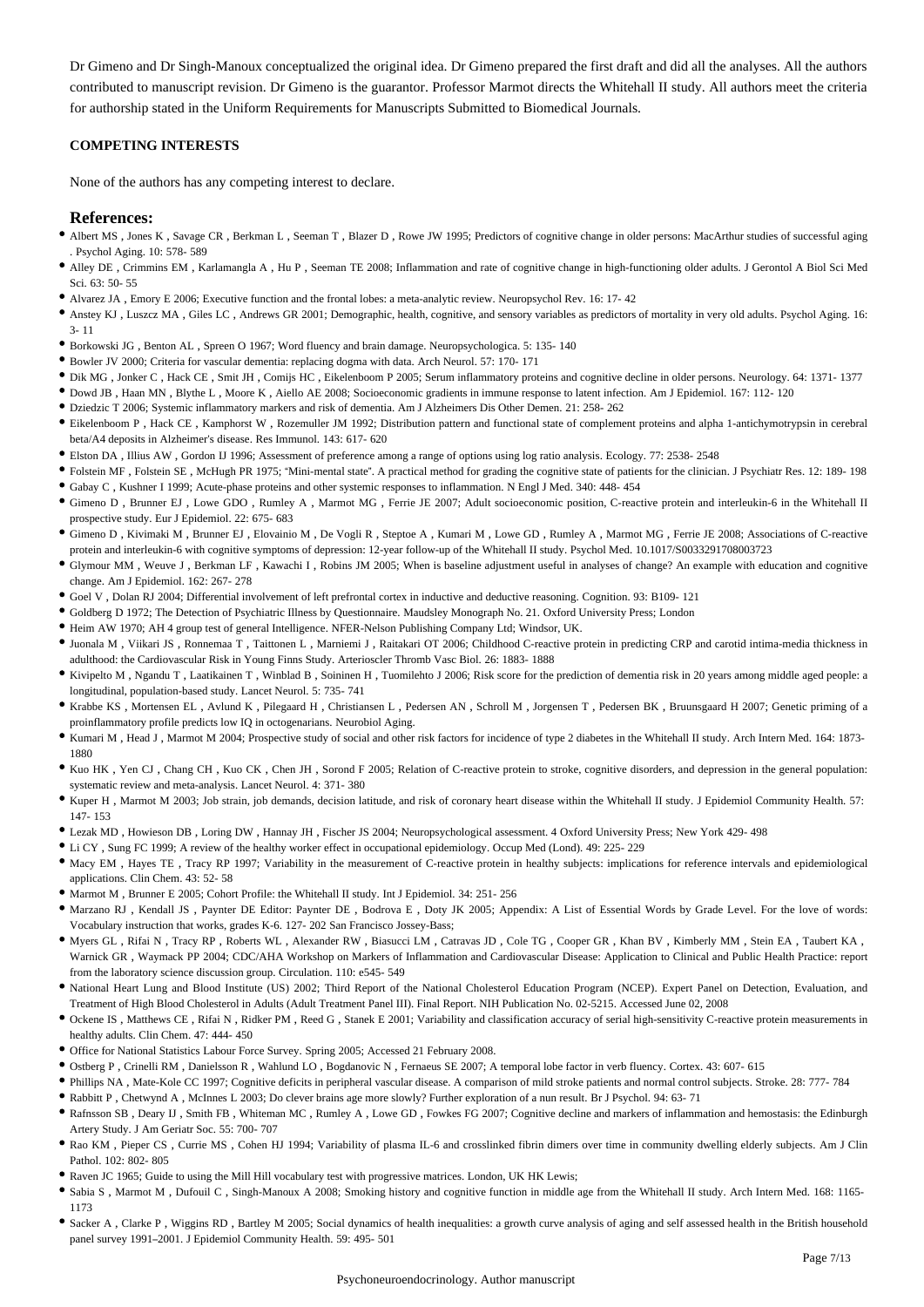- Schram MT , Euser SM , de Craen AJ , Witteman JC , Frolich M , Hofman A , Jolles J , Breteler MM , Westendorp RG 2007; Systemic markers of inflammation and cognitive decline in old age. J Am Geriatr Soc. 55: 708- 716
- Schupf N , Tang MX , Albert SM , Costa R , Andrews H , Lee JH , Mayeux R 2005; Decline in cognitive and functional skills increases mortality risk in nondemented elderly. Neurology. 65: 1218- 1226
- Singh-Manoux A , Marmot M 2005; High blood pressure was associated with cognitive function in middle-age in the Whitehall II study. J Clin Epidemiol. 58: 1308- 1315
- Stuart-Hamilton I 2006; The Psychology of Ageing: An Introduction. 4 Jessica Kingsley Publishers; London, UK 58- 61
- Tatemichi TK , Desmond DW , Stern Y , Paik M , Sano M , Bagiella E 1994; Cognitive impairment after stroke: frequency, patterns, and relationship to functional abilities. J Neurol Neurosurg Psychiatry. 57: 202- 207
- Teunissen CE , van Boxtel MP , Bosma H , Bosmans E , Delanghe J , De Bruijn C , Wauters A , Maes M , Jolles J , Steinbusch HW , de Vente J 2003; Inflammation markers in relation to cognition in a healthy aging population. J Neuroimmunol. 134: 142- 150
- Thilers PP , MacDonald SW , Herlitz A 2007; Sex differences in cognition: the role of handedness. Physiol Behav. 92: 105- 109
- $\bullet$  Thomas AJ, O'Brien JT 2008; Depression and cognition in older adults. Curr Opin Psychiatry. 21: 8-13
- Tilvis RS , Kahonen-Vare MH , Jolkkonen J , Valvanne J , Pitkala KH , Strandberg TE 2004; Predictors of cognitive decline and mortality of aged people over a 10-year period. J Gerontol A Biol Sci Med Sci. 59: 268- 274
- Weaver JD , Huang MH , Albert M , Harris T , Rowe JW , Seeman TE 2002; Interleukin-6 and risk of cognitive decline: MacArthur studies of successful aging. Neurology. 59: 371- 378
- Weuve J , Ridker PM , Cook NR , Buring JE , Grodstein F 2006; High-sensitivity C-reactive protein and cognitive function in older women. Epidemiol. 17: 183- 189
- Woodward M , Rumley A , Lowe GD , Tunstall-Pedoe H 2003; C-reactive protein: associations with haematological variables, cardiovascular risk factors and prevalent cardiovascular disease. Br J Haematol. 122: 135- 141
- Woodward M , Rumley A , Tunstall-Pedoe H , Lowe GD 1999; Associations of blood rheology and interleukin-6 with cardiovascular risk factors and prevalent cardiovascular disease. Br J Haematol. 104: 246- 257
- Yaffe K , Kanaya A , Lindquist K , Simonsick EM , Harris T , Shorr RI , Tylavsky FA , Newman AB 2004; The metabolic syndrome, inflammation, and risk of cognitive decline. JAMA. 292: 2237- 2242
- Yaffe K , Lindquist K , Penninx BW , Simonsick EM , Pahor M , Kritchevsky S , Launer L , Kuller L , Rubin S , Harris T 2003; Inflammatory markers and cognition in well-functioning African-American and white elders. Neurology. 61: 76- 80

#### **Figure 1**

Sample selection.  $\dagger$ Includes sociodemograhic characteristics, health behaviours and health conditions (see table 1 for details).  $\dagger$ Maximum number of participants with available measures of inflammatory markers, either CRP or IL-6, at Phase 3 who completed at least one of the five tests of cognitive function either at Phase 5 or at both Phases 5 and 7 (see Tables 2 to 4 for detailed samples of the number of participants available for specific analyses).

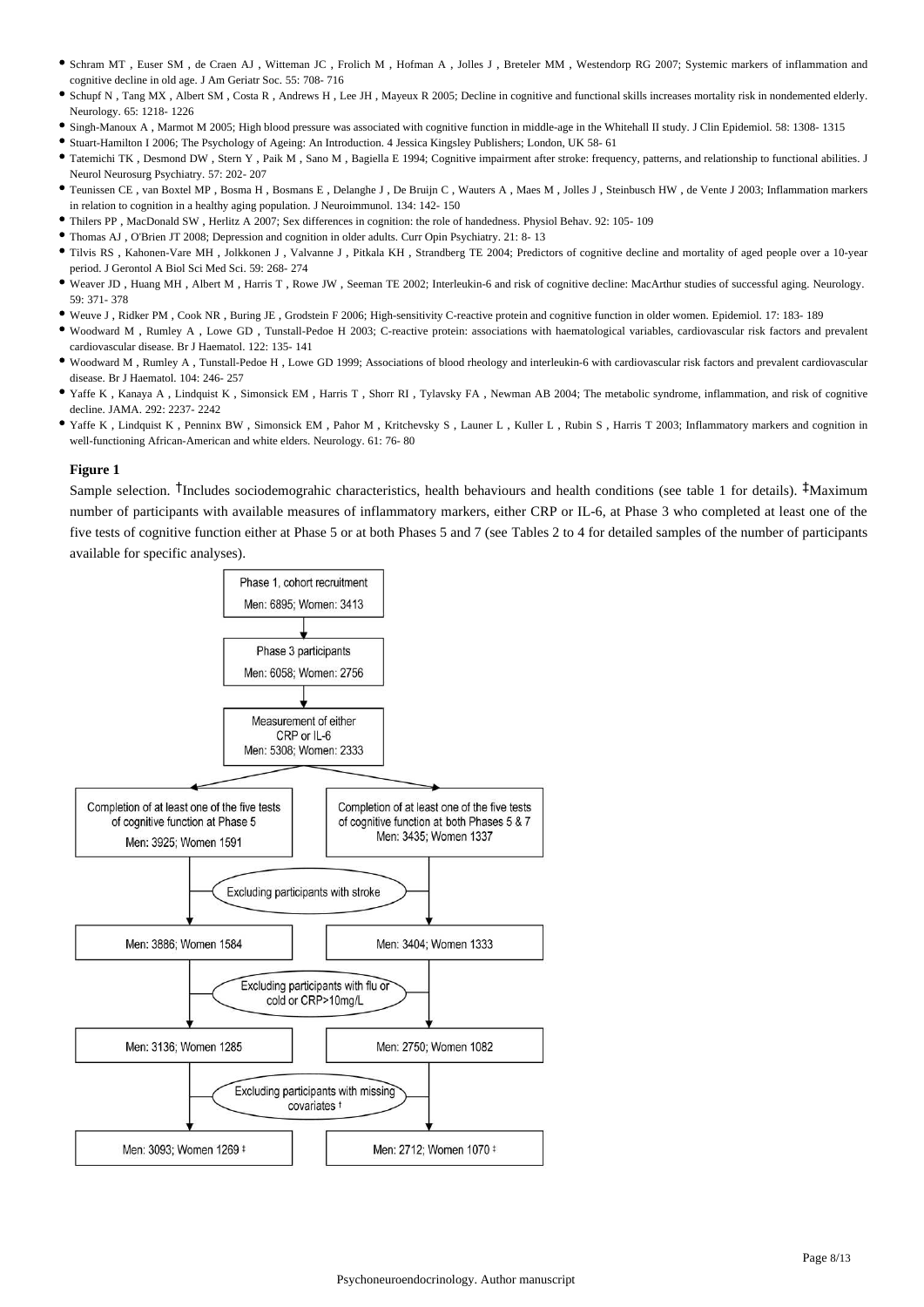# **Table 1**

Characteristics of the sample completing cognitive function testing Phase  $5^*$  by tertiles of C-reactive protein (CRP) and interleukin-6 (IL-6) at Phase 3.

|                                                           |       | CRP (in tertiles) |                 |           |                        | IL-6 (in tertiles) |               |               |                        |                    |
|-----------------------------------------------------------|-------|-------------------|-----------------|-----------|------------------------|--------------------|---------------|---------------|------------------------|--------------------|
| <b>Characteristics</b>                                    |       | Lower             | <b>Middle</b>   | Higher    | $p$ trend <sup>†</sup> | Lower              | <b>Middle</b> | <b>Higher</b> | $p$ trend <sup>†</sup> | Total <sup>‡</sup> |
| Cut-points for tertiles (CRP in mg/L and IL-6 in pg/mL)   | Men   | < 0.51            | $0.51 - 1.19$   | >1.19     |                        | ${<}1.09$          | $1.09 - 1.62$ | >1.62         |                        |                    |
|                                                           | Women | $<\!\!0.57$       | $0.57 - 1.44$   | >1.44     |                        | < 1.23             | $1.23 - 2.00$ | >2.00         |                        |                    |
| N                                                         | Men   | 1,045             | 1,074           | 933       |                        | 1,052              | 1,027         | 962           |                        | 3,093              |
|                                                           | Women | 443               | 405             | 376       |                        | 447                | 425           | 397           |                        | 1,269              |
| Age (mean (SD))                                           | Men   | 48.3(5.8)         | 49.5 $(6.2)$    | 50.2(6.2) | < 0.001                | 47.8(5.7)          | 49.7(6.2)     | 50.6(6.1)     | < 0.001                | 49.3(6.1)          |
|                                                           | Women | 48.3(5.7)         | 49.9(6.0)       | 51.5(6.1) | < 0.001                | 48.3(5.8)          | 50.0(6.0)     | 51.3(6.0)     | < 0.001                | 49.8(6.0)          |
| Married/cohabiting (%)                                    | Men   | 81.6              | 84.3            | 83.6      | 0.225                  | 82.7               | 83.4          | 82.6          | 0.989                  | 83.0               |
|                                                           | Women | 64.6              | 65.2            | 58.5      | 0.080                  | 64.7               | 61.9          | 61.7          | 0.369                  | 62.8               |
| Low SEP $(\% )$                                           | Men   | 3.7               | 4.3             | 7.4       | < 0.001                | 3.2                | 4.6           | 7.7           | < 0.001                | 5.1                |
|                                                           | Women | $30.0\,$          | 37.8            | 40.7      | < 0.001                | 26.6               | 39.3          | 42.8          | < 0.001                | 35.9               |
| Current smoker (%)                                        | Men   | 12.4              | 17.3            | 24.7      | < 0.001                | 14.3               | 16.4          | 24.2          | < 0.001                | 17.9               |
|                                                           | Women | 9.5               | 14.1            | 20.0      | < 0.001                | 12.3               | 14.1          | 17.4          | 0.061                  | 14.5               |
| Alcohol units in a week (G-mean (GSD))                    | Men   | 4.5(5.9)          | 5.4(5.5)        | 4.9(6.6)  | 0.327                  | 4.9(5.7)           | 5.1(5.7)      | 4.8(6.7)      | 0.847                  | 4.9(6.0)           |
|                                                           | Women | 2.3(6.4)          | 1.7(6.7)        | 1.4(7.5)  | < 0.001                | 2.5(6.2)           | 1.7(7.0)      | 1.2(7.3)      | < 0.001                | 1.7(7.0)           |
| None/mild physical activity (%)                           | Men   | 28.5              | 29.1            | 34.0      | < 0.001                | 27.7               | 30.6          | 33.2          | < 0.001                | 30.5               |
|                                                           | Women | 44.8              | 50.6            | 54.5      | 0.001                  | 43.9               | 51.5          | 54.9          | < 0.001                | 49.9               |
| Fruit and vegetables consumption More than once a day (%) | Men   | 66.6              | 60.7            | 56.1      | < 0.001                | 65.5               | 62.1          | 56.0          | < 0.001                | 61.2               |
|                                                           | Women | 70.7              | 70.9            | 65.4      | 0.112                  | 71.8               | 72.0          | 63.5          | 0.010                  | 69.3               |
| CHD <sub>(</sub> )                                        | Men   | 5.1               | 5.6             | 9.1       | < 0.001                | 5.1                | 6.4           | $\ \ 8.0$     | 0.009                  | 6.5                |
|                                                           | Women | 6.8               | $\!\!\!\!\!8.8$ | 15.2      | < 0.001                | 7.2                | 8.9           | 14.1          | 0.001                  | 9.9                |
| Diabetes (%)                                              | Men   | 1.1               | $2.5\,$         | 4.5       | < 0.001                | 0.5                | 3.7           | 3.6           | < 0.001                | 2.6                |
|                                                           | Women | 2.0               | 1.7             | $3.5$     | 0.200                  | $2.2\,$            | $2.1\,$       | $3.0\,$       | 0.473                  | 2.4                |
| GHQ caseness (%)                                          | Men   | 11.5              | 10.9            | 12.5      | 0.483                  | 12.4               | 11.7          | 10.9          | 0.314                  | 11.7               |
|                                                           | Women | 15.8              | 14.1            | 13.8      | 0.424                  | 15.7               | 14.8          | 12.9          | 0.250                  | 14.5               |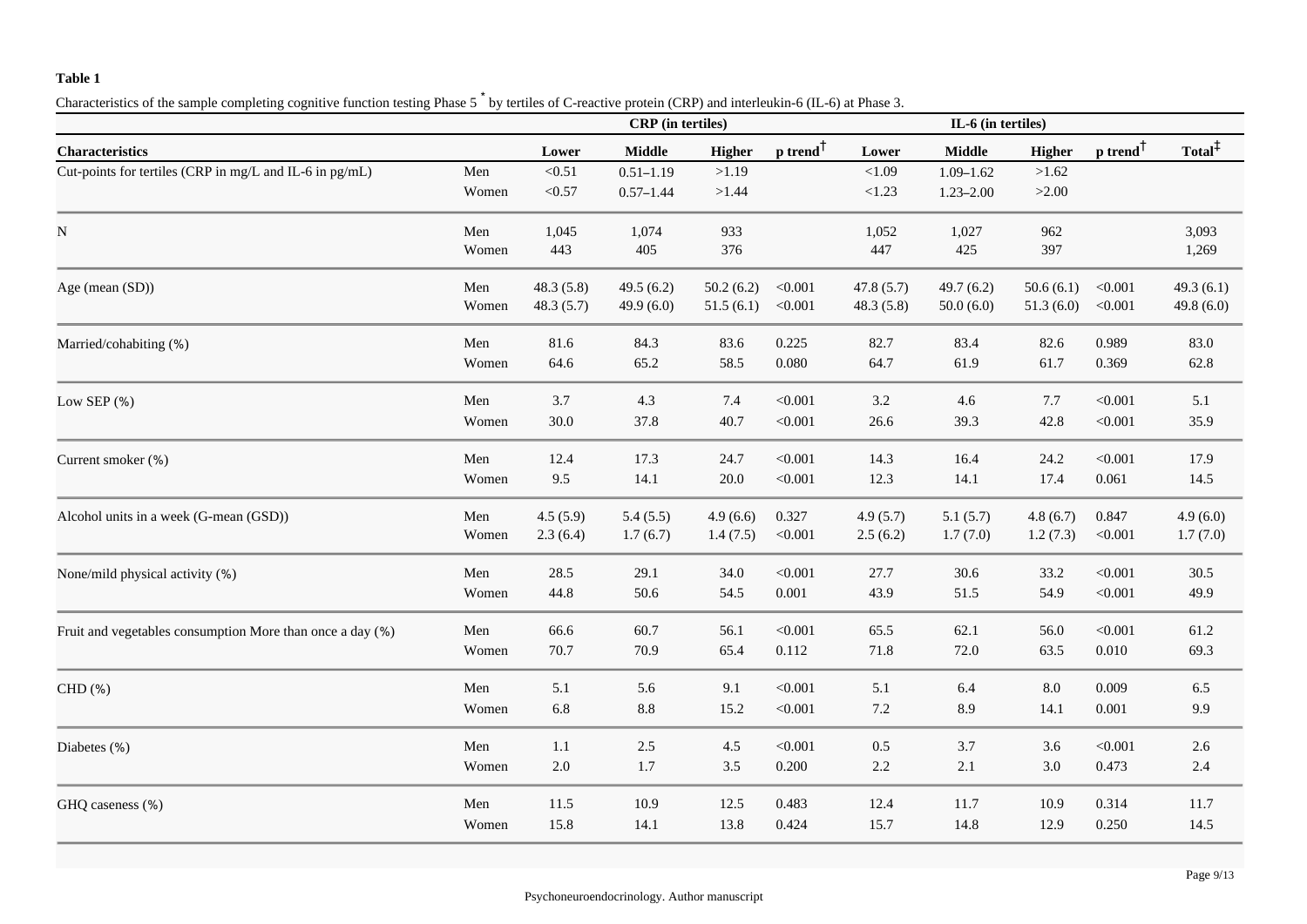| Total to HDL cholesterol ratio (mean (SD))  | Men          | 4.6(1.3)                   | 5.2(1.5)                   | 5.7(1.8)                                   | < 0.001    | 4.7(1.4)                   | 5.2(1.6)                   | 5.5(1.7)                                   | < 0.001 | 5.2(1.6)                   |
|---------------------------------------------|--------------|----------------------------|----------------------------|--------------------------------------------|------------|----------------------------|----------------------------|--------------------------------------------|---------|----------------------------|
|                                             | Women        | 3.6(1.0)                   | 4.0(1.2)                   | 4.4(1.4)                                   | < 0.001    | 3.7(1.1)                   | 4.0(1.2)                   | 4.4(1.4)                                   | < 0.001 | 4.0(1.3)                   |
| Systolic blood pressure (mmHg) (mean (SD))  | Men<br>Women | 118.7(12.3)<br>113.6(12.4) | 121.2(13.0)<br>117.4(13.5) | 123.5(13.3) < 0.001<br>120.1(14.2) < 0.001 |            | 119.2(12.2)<br>113.9(12.5) | 121.3(13.0)<br>117.1(13.7) | 122.9(13.6) < 0.001<br>120.1(14.2) < 0.001 |         | 121.1(13.0)<br>116.9(13.7) |
| Diastolic blood pressure (mmHg) (mean (SD)) | Men          | 78.5(8.3)                  | 80.7(8.7)                  | 82.2 (9.5)                                 | ${<}0.001$ | 78.9(8.1)                  | 80.6(8.9)                  | 81.9 (9.7)                                 | < 0.001 | 80.4(9.0)                  |
|                                             | Women        | 74.4 (8.5)                 | 76.8(9.3)                  | 78.2 (8.6)                                 | ${<}0.001$ | 74.3(8.3)                  | 76.9(8.7)                  | 78.2 (9.5)                                 | < 0.001 | 76.4(9.0)                  |

\* Sample completing any of the five cognitive function measures used at phase 5.

 $\dagger$  P trend = p for linear trend across the tertiles of CRP or IL-6 as appropriate.

‡ Sample completing any of the five cognitive function measures used at phase 5 and with either CRP or IL-6 data available. SD=standard deviation; G-mean=geometric mean; GSD=geometric standard deviation; SEP=socioeconomic position; CHD= Coronary heart disease; GHQ=General Health Questionnaire; HDL= High-density lipoprotein.

### **TABLE 2**

Relationships between tertiles of C-reactive protein (CRP) at phase 3 (1991–93) and low cognitive performance at Phase 5 (1997–99) and cognitive decline between phases 5 and 7 (2002–04) in MEN<sup>†</sup>.

| <b>Memory</b>       | $AH4-I$             | <b>Mill Hill</b>    | <b>Phonemic fluency</b> | <b>Semantic fluency</b> |
|---------------------|---------------------|---------------------|-------------------------|-------------------------|
| <b>OR (95%CI)</b>   | <b>OR (95%CI)</b>   | <b>OR (95%CI)</b>   | <b>OR (95%CI)</b>       | <b>OR (95%CI)</b>       |
| $(n=3036)$          | $(n=3032)$          | $(n=3047)$          | $(n=3030)$              | $(n=3029)$              |
|                     |                     |                     |                         |                         |
|                     |                     |                     |                         |                         |
| $1.05(0.81-1.36)$   | $1.45(1.16-1.82)$   | $1.12(0.87-1.44)$   | $1.29(1.00-1.67)$       | $1.00(0.74 - 1.29)$     |
| $1.45(1.13 - 1.87)$ | $1.73(1.37-2.18)$   | $2.02(1.59-2.58)$   | $1.50(1.16-1.94)$       | $1.34(1.04 - 1.74)$     |
| 0.003               | < 0.001             | < 0.001             | 0.002                   | 0.021                   |
|                     |                     |                     |                         |                         |
|                     |                     |                     |                         |                         |
| $0.95(0.73-1.25)$   | $1.42(1.09-1.84)$   | $0.92(0.69 - 1.22)$ | $1.21(0.92 - 1.59)$     | $0.87(0.66 - 1.16)$     |
| $1.21(0.92 - 1.60)$ | $1.38(1.05 - 1.82)$ | $1.52(1.14-2.03)$   | $1.18(0.89 - 1.58)$     | $1.00(0.75 - 1.34)$     |
| 0.153               | 0.026               | 0.003               | 0.272                   | 0.959                   |
| $(n=2657)$          | $(n=2664)$          | $(n=2667)$          | $(n=2649)$              | $(n=2655)$              |
|                     |                     |                     |                         |                         |
|                     |                     |                     |                         |                         |
| $0.93(0.74 - 1.18)$ | $0.78(0.62 - 0.98)$ | $1.14(0.90-1.44)$   | $1.08(0.86 - 1.36)$     | $1.15(0.92 - 1.44)$     |
| $1.08(0.85-1.37)$   | $0.89(0.70-1.13)$   | $1.38(1.09 - 1.75)$ | $1.09(0.86 - 1.38)$     | $0.98(0.77-1.25)$       |
| 0.560               | 0.320               | 0.008               | 0.469                   | 0.914                   |
|                     |                     |                     |                         |                         |
|                     |                     |                     |                         |                         |
| $0.74(0.74 - 1.19)$ | $0.76(0.60 - 0.97)$ | $1.14(0.89 - 1.45)$ | $1.11(0.88 - 1.40)$     | $1.11(0.88 - 1.40)$     |
| $1.09(0.84 - 1.40)$ | $0.84(0.65-1.09)$   | $1.36(1.05-1.76)$   | $1.13(0.88 - 1.46)$     | $0.90(0.69 - 1.16)$     |
| 0.533               | 0.176               | 0.018               | 0.323                   | 0.439                   |
|                     |                     |                     |                         |                         |

† Estimates reflect change over five years.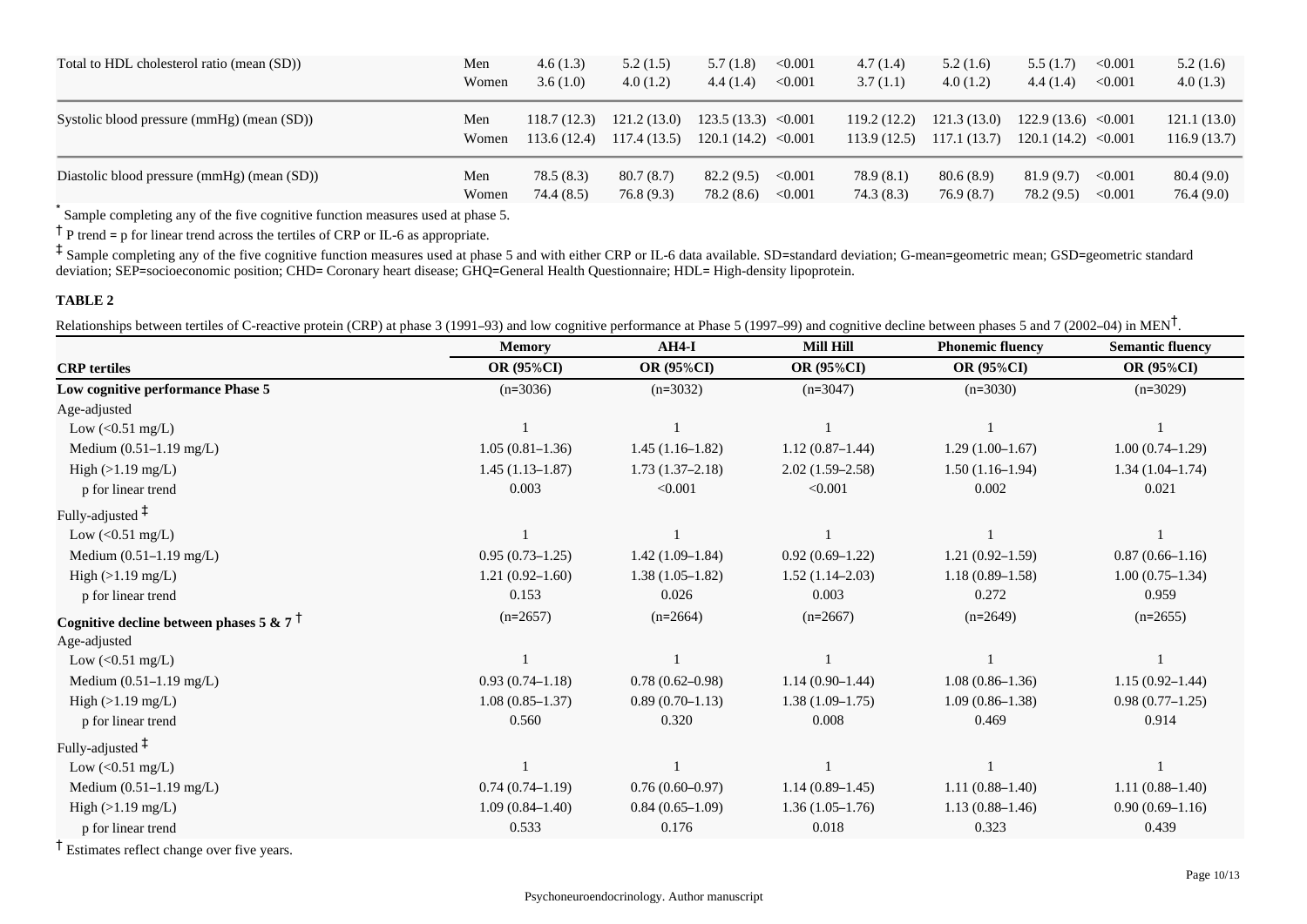‡ Adjusted for sociodemograhic characteristics, health behaviours and health conditions.

# **TABLE 3**

Relationships between tertiles of C-reactive protein (CRP) at phase 3 (1991–93) and low cognitive performance at Phase 5 (1997–99) and cognitive decline between phases 5 and 7 (2002–04) in WOMEN<sup>†</sup>.

|                                                        | <b>Memory</b>       | $AH4-I$             | <b>Mill Hill</b>    | <b>Phonemic fluency</b> | <b>Semantic fluency</b> |
|--------------------------------------------------------|---------------------|---------------------|---------------------|-------------------------|-------------------------|
| <b>CRP</b> tertiles                                    | <b>OR (95%CI)</b>   | <b>OR (95%CI)</b>   | <b>OR (95%CI)</b>   | <b>OR (95%CI)</b>       | <b>OR (95%CI)</b>       |
| Low cognitive performance Phase 5                      | $(n=1214)$          | $(n=1212)$          | $(n=1220)$          | $(n=1209)$              | $(n=1205)$              |
| Age-adjusted                                           |                     |                     |                     |                         |                         |
| Low $(<0.57$ mg/L)                                     |                     |                     |                     |                         |                         |
| Medium (0.57-1.44 mg/L)                                | $1.41(0.97-2.05)$   | $1.33(0.91 - 1.95)$ | $1.49(1.02 - 2.18)$ | $1.57(1.09 - 2.27)$     | $1.11(0.76 - 1.63)$     |
| High $(>1.44$ mg/L)                                    | $1.45(0.99 - 2.12)$ | $1.61(1.11-2.35)$   | $1.33(0.90 - 1.97)$ | $1.12(0.76 - 1.64)$     | $1.07(0.73 - 1.58)$     |
| p for linear trend                                     | 0.057               | 0.013               | 0.159               | 0.602                   | 0.723                   |
| Fully-adjusted <sup>‡</sup>                            |                     |                     |                     |                         |                         |
| Low $(0.57 \text{ mg/L})$                              |                     |                     |                     |                         |                         |
| Medium $(0.57 - 1.44 \text{ mg/L})$                    | $1.29(0.87-1.92)$   | $0.93(0.59 - 1.48)$ | $1.26(0.80-1.98)$   | $1.42(0.95 - 2.12)$     | $0.88(0.57-1.34)$       |
| High $(>1.44$ mg/L)                                    | $1.25(0.82 - 1.89)$ | $1.09(0.68 - 1.75)$ | $0.98(0.61 - 1.58)$ | $0.89(0.58 - 1.38)$     | $0.76(0.49-1.19)$       |
| p for linear trend                                     | 0.314               | 0.688               | 0.866               | 0.533                   | 0.237                   |
| Cognitive decline between phases 5 & 7 $^{\mathsf{T}}$ | $(n=1026)$          | $(n=1025)$          | $(n=1028)$          | $(n=1014)$              | $(n=1014)$              |
| Age-adjusted                                           |                     |                     |                     |                         |                         |
| Low $(<0.57$ mg/L)                                     |                     |                     |                     |                         |                         |
| Medium (0.57-1.44 mg/L)                                | $0.67(0.46 - 0.97)$ | $0.78(0.53 - 1.14)$ | $1.19(0.82 - 1.74)$ | $1.13(0.78-1.64)$       | $0.80(0.55-1.17)$       |
| High $(>1.44$ mg/L)                                    | $0.74(0.50-1.09)$   | $1.07(0.73 - 1.56)$ | $1.57(1.08 - 2.30)$ | $1.00(0.67-1.49)$       | $0.98(0.70-1.44)$       |
| p for linear trend                                     | 0.106               | 0.760               | 0.019               | 0.976                   | 0.896                   |
| Fully-adjusted <sup>‡</sup>                            |                     |                     |                     |                         |                         |
| Low $(<0.57$ mg/L)                                     |                     |                     |                     |                         |                         |
| Medium $(0.57 - 1.44 \text{ mg/L})$                    | $0.65(0.44-0.96)$   | $0.77(0.52 - 1.14)$ | $1.16(0.78-1.70)$   | $1.22(0.83 - 1.80)$     | $0.89(0.61 - 1.32)$     |
| High $(>1.44 \text{ mg/L})$                            | $0.70(0.46 - 1.05)$ | $1.02(0.68 - 1.53)$ | $1.56(1.04-2.32)$   | $1.07(0.70 - 1.63)$     | $1.13(0.75 - 1.69)$     |
| p for linear trend                                     | 0.071               | 0.927               | 0.031               | 0.724                   | 0.590                   |

† Estimates reflect change over five years.

<sup>‡</sup> Adjusted for sociodemograhic characteristics, health behaviours and health conditions.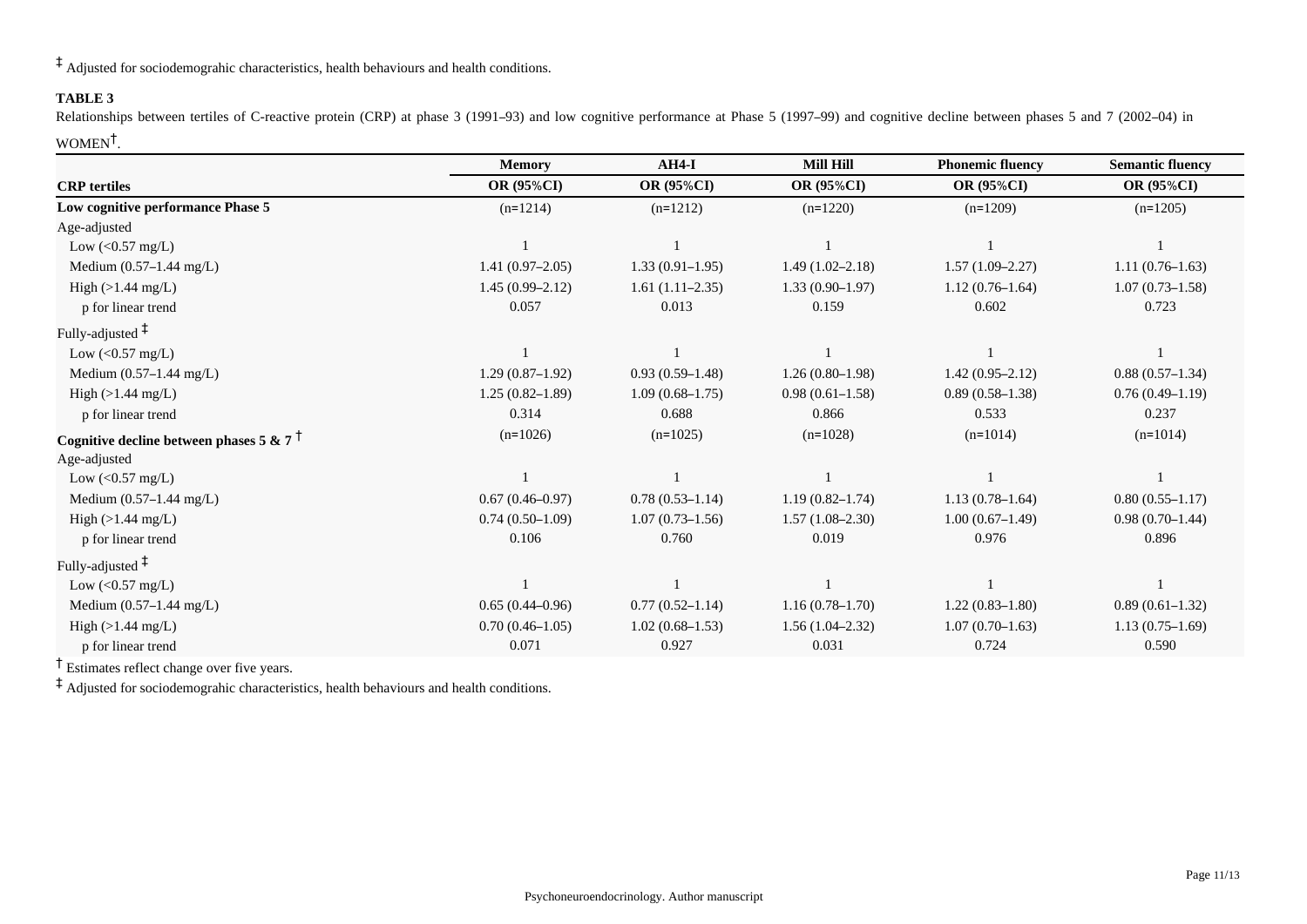# **TABLE 4**

Relationships between tertiles of interleukin-6 (IL-6) at phase 3 (1991–93) and ow cognitive performance at Phase 5 (1997–99) and cognitive decline between phases 5 and 7 (2002–04) in MEN<sup>†</sup>.

|                                                      | <b>Memory</b>       | $AH4-I$             | <b>Mill Hill</b>    | <b>Phonemic fluency</b> | <b>Semantic fluency</b> |
|------------------------------------------------------|---------------------|---------------------|---------------------|-------------------------|-------------------------|
| IL-6 tertiles                                        | <b>OR (95%CI)</b>   | <b>OR (95%CI)</b>   | <b>OR (95%CI)</b>   | <b>OR (95%CI)</b>       | <b>OR (95%CI)</b>       |
| Low cognitive performance Phase 5                    | $(n=3025)$          | $(n=3021)$          | $(n=3036)$          | $(n=3019)$              | $(n=3018)$              |
| Age-adjusted                                         |                     |                     |                     |                         |                         |
| Low $\left(\langle 1.09 \text{ pg/mL}\right)$        |                     |                     |                     |                         |                         |
| Medium $(1.09-1.62 \text{ pg/mL})$                   | $0.96(0.74 - 1.26)$ | $1.28(1.01-1.62)$   | $1.43(1.11-1.84)$   | $1.15(0.88 - 1.50)$     | $1.06(0.84 - 1.08)$     |
| High $(>1.62$ pg/mL)                                 | $1.36(1.06 - 1.75)$ | $1.74(1.38 - 2.18)$ | $1.82(1.42 - 2.33)$ | $1.63(1.26-2.11)$       | $2.03(1.56-2.64)$       |
| p for linear trend                                   | 0.013               | < 0.001             | < 0.001             | < 0.001                 | < 0.001                 |
| Fully-adjusted <sup>‡</sup>                          |                     |                     |                     |                         |                         |
| Low $(<1.09$ pg/mL)                                  |                     |                     |                     |                         |                         |
| Medium $(1.09-1.62 \text{ pg/mL})$                   | $0.87(0.66 - 1.14)$ | $1.09(0.84 - 1.42)$ | $1.16(0.88 - 1.54)$ | $1.01(0.76-1.33)$       | $0.96(0.71-1.29)$       |
| High $(>1.62$ pg/mL)                                 | $1.07(0.81 - 1.40)$ | $1.23(0.94 - 1.61)$ | $1.22(0.91-1.63)$   | $1.20(0.91-1.59)$       | $1.52(1.14 - 2.03)$     |
| p for linear trend                                   | 0.568               | 0.128               | 0.184               | 0.184                   | 0.002                   |
| Cognitive decline between phases 5 & 7 $^{\text{T}}$ | $(n=2645)$          | $(n=2650)$          | $(n=2654)$          | $(n=2636)$              | $(n=2641)$              |
| Age-adjusted                                         |                     |                     |                     |                         |                         |
| Low $(<1.09$ pg/mL)                                  |                     |                     |                     |                         |                         |
| Medium (1.09-1.62 pg/mL)                             | $0.73(0.73 - 1.17)$ | $0.93(0.73 - 1.17)$ | $1.02(0.80-1.29)$   | $1.03(0.82 - 1.30)$     | $1.06(0.84 - 1.33)$     |
| High $(>1.62 \text{ pg/mL})$                         | $1.05(0.82 - 1.33)$ | $1.01(0.80-1.29)$   | $1.32(1.04 - 1.67)$ | $1.02(0.81 - 1.30)$     | $1.08(0.83 - 1.37)$     |
| p for linear trend                                   | 0.739               | 0.916               | 0.022               | 0.834                   | 0.516                   |
| Fully-adjusted <sup>‡</sup>                          |                     |                     |                     |                         |                         |
| Low $(<1.09$ pg/mL)                                  |                     |                     |                     |                         |                         |
| Medium (1.09-1.62 pg/mL)                             | $0.91(0.72 - 1.16)$ | $0.92(0.73 - 1.17)$ | $0.99(0.78-1.26)$   | $1.06(0.84 - 1.35)$     | $1.02(0.80-1.29)$       |
| High $(>1.62 \text{ pg/mL})$                         | $1.03(0.81 - 1.32)$ | $1.01(0.79-1.29)$   | $1.26(0.99 - 1.61)$ | $1.07(0.83 - 1.37)$     | $1.03(0.81 - 1.33)$     |
| p for linear trend                                   | 0.809               | 0.953               | 0.065               | 0.610                   | 0.796                   |

† Estimates reflect change over five years.

‡ Adjusted for sociodemograhic characteristics, health behaviours and health conditions.